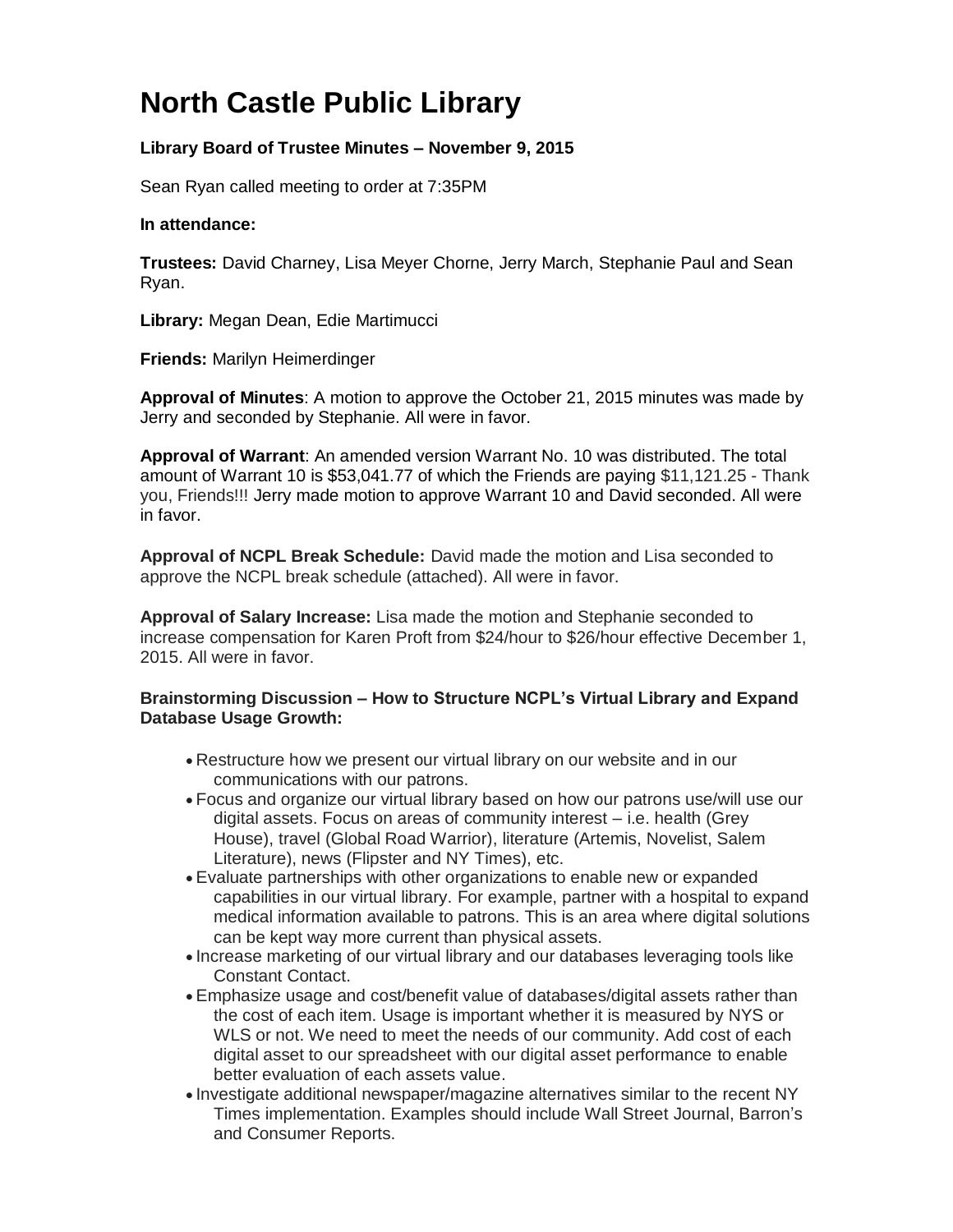- Increased use of database information to better target our marketing.
- $\bullet$  Introduce literature databases to our book clubs.
- Leverage of our programming to introduce and drive usage of our digital assets.

**Next Month's Brainstorming Discussion** – Long Term Strategy and 2015 Annual Report and how to publicize to maximize community understand NCPL direction, services and accomplishments.

The meeting was adjourned at 8:50 pm. Our next meeting will take place on December 14, 2015.

Respectfully submitted by,

Sean C. Ryan